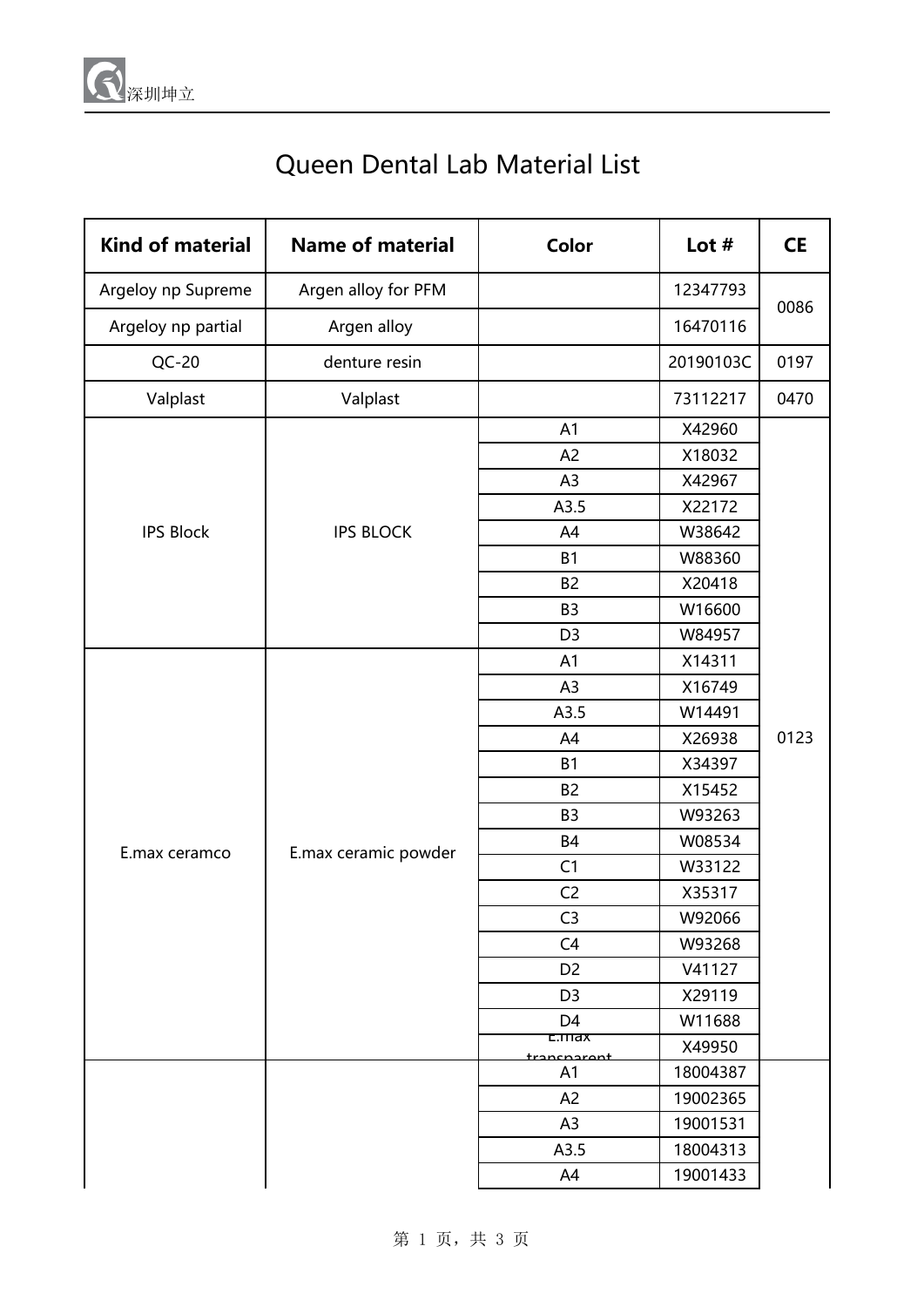| 深圳坤立 |
|------|
|------|

|             |                | <b>B1</b>       | 19001526 |      |
|-------------|----------------|-----------------|----------|------|
|             |                | <b>B2</b>       | 19001109 |      |
|             |                | B <sub>3</sub>  | 18003065 |      |
|             |                | <b>B4</b>       | 17003254 |      |
|             |                | C1              | 18001224 | 0086 |
|             |                | C <sub>2</sub>  | 18001790 |      |
|             |                | C <sub>3</sub>  | 19001111 |      |
|             |                | C <sub>4</sub>  | 17004010 |      |
|             |                | D <sub>2</sub>  | 18001661 |      |
|             |                | D <sub>3</sub>  | 18004354 |      |
|             |                | D <sub>4</sub>  | 17002987 |      |
|             |                | 1M1             | 18001084 |      |
|             |                | 1M2             | 17003783 |      |
|             |                | 2M1             | 18001031 |      |
|             |                | 2M2             | 19001611 |      |
| PFM ceramco | ceramic powder | 2M <sub>3</sub> | 18005082 |      |
|             |                | 2L1.5           | 16003490 |      |
|             |                | 2L2.5           | 18004540 |      |
|             |                | 2R1.5           | 18001852 |      |
|             |                | 2R2.5           | 18002759 |      |
|             |                | 3M1             | 17003862 |      |
|             |                | 3M2             | 19001498 |      |
|             |                | 3M <sub>3</sub> | 18004083 |      |
|             |                | 3L1.5           | 18004280 |      |
|             |                | 3L2.5           | 18002021 |      |
|             |                | 3R1.5           | 17003864 |      |
|             |                | 3R2.5           | 18001036 |      |
|             |                | 4M1             | 18001860 |      |
|             |                | 4M2             | 19001103 |      |
|             |                | 4M3             | 17002390 |      |
|             |                | 4R1.5           | 18001316 |      |
|             |                | 4R2.5           | 18001180 |      |
|             |                | 4L1.5           | 16001385 |      |
|             |                | 4L2.5           | 18001936 |      |
|             |                | 5M1             | 17003872 |      |
|             |                | 5M2             | 17003873 |      |
|             |                | 5M3             | 12003321 |      |
|             |                | A1              | 031947   |      |
|             |                | A <sub>2</sub>  | 021930   |      |
|             |                | A <sub>3</sub>  | 021915   |      |
|             |                | A3.5            | 011902   |      |
|             |                | A4              | 011942   |      |

第 2 页, 共 3 页